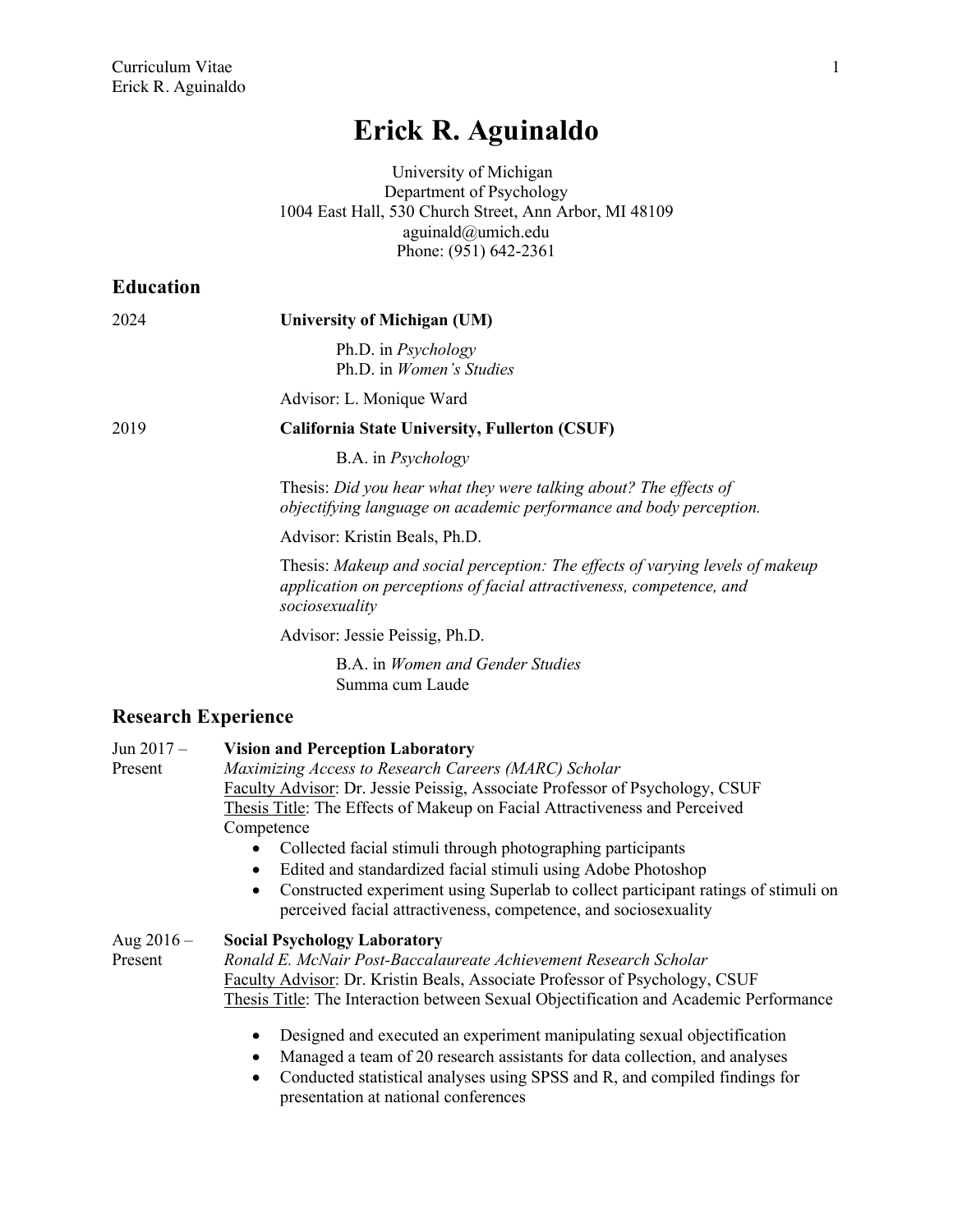## May 2018 – **Personality, Relationships, and Hormones Laboratory**

- Jul 2018 *Summer Research Opportunity Program (SROP) Scholar* Faculty Advisor: Dr. Robin Edelstein, Associate Professor of Psychology, U-M Project Title: Words in (T)ransition: Word usage among transmen undergoing testosterone therapy.
	- Analyzed, coded, and transcribed videos of couples' interactions
	- Collected blog entries and extracted text to analyze using Linguistic Inquiry and Word Count (LIWC) software
	- Statistically analyzed LIWC results using SPSS

# May 2018 – **Stigmatized Sexualities Laboratory**

Jul 2018 *Research Assistant*

Faculty Advisor: Dr. Terri Conley, Associate Professor of Psychology, University of Michigan (U-M)

Project Title: Masculinity Threat and Men's Attitudes

- Reviewed and compiled literature on masculinities
- Recruited participants and proctored data collection

# Aug 2016 – **Forensic Psychology Laboratory**

Aug 2017 *Research Assistant*

Faculty Advisor: Dr. Russ Espinoza, Associate Professor of Psychology, CSUF Project Title: Juror Political Correctness and Level of Social Dominance Orientation (SDO) for Cases Involving Police Brutality: Does Race of Officer and Victim Matter?

- Proctored in-person survey data collection
- Entered, cleaned, and analyzed the quantitative data of approximately 500 participants using Statistical Package for the Social Science (SPSS)
- Collaborated with a team of eight lab members to create a poster for presentation at the 2017 Western Psychological Association (WPA) conference

# Dec 2015 – **Cognitive Psychology Laboratory**

Aug 2017 *Research Assistant*

Faculty Advisor: Professor Daniel Ignacio, Part-Time Psychology Lecturer, CSUF Project Title: The Effects of Musical Expectations on the Processing of Affective Facial Expressions

- Conducted data collection through the PsychoPy platform
- Extracted quantitative data for approximately 100 participants from PsychoPy in order to code and analyze using SPSS and Excel
- Prepared poster content and presented findings at psychological conferences
- Assisted in the preparation and submission of a manuscript to Psychomusicology for publication

# **Manuscripts**

Ignacio, D.A., Gerkens, D., **Aguinaldo, E.R.**, Barajas, R., & Naji, D. (2019). Music-like stimuli affect the emotional processing of words and facial expressions. *Psychology of Music*.

**Aguinaldo, E.R.** & Beals, K. (2018). Did you hear what they were talking about? The effects of objectifying language on academic performance and body perception. *Manuscript in preparation.*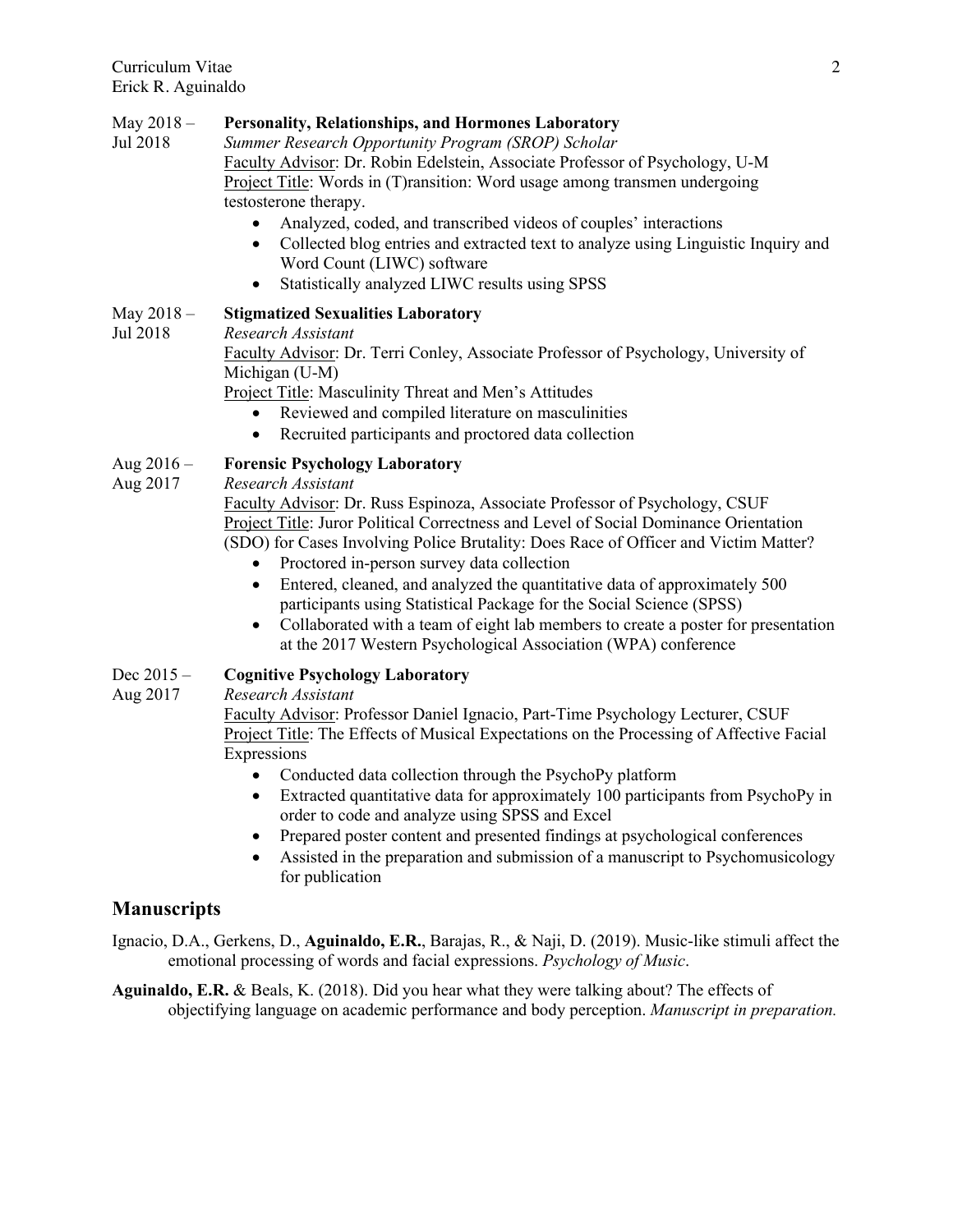## **Presentations**

## **Oral**

- **Aguinaldo, E.R.**, Chin, K., & Edelstein, R. (July 2018). *Words in (T)ransition: Word usage among transmen undergoing testosterone therapy*. Annual U-M SROP symposium, Ann Arbor, MI.
- **Aguinaldo, E.R.**, & Beals, K. (March 2018). *Objectifying language, academic performance, and body perception: Do words matter?* Association for Women in Psychology (AWP) conference, Philadelphia, PA.
- **Aguinaldo, E.R.**, & Beals, K. (November 2017). *When private talk becomes public: Quantifying the effects of objectifying language.* Southern California Conferences for Undergraduate Research, Pomona, CA.
- **Aguinaldo, E.R.**, & Venegas, H. (April 2017). *Common rules and guidelines in consensually nonmonogamous relationships.* WPA conference, Sacramento, CA.
- Dawson, R., **Aguinaldo, E.R.**, Egeonuigwe, E., & Person, D. (April 2017). *Data driven decisions to support men of color in community colleges.* American Association of Community Colleges conference, New Orleans, LA.
- Egeonuigwe, E., **Aguinaldo, E.R.**, Dawson, R., & Person, D. (April 2017). *Leading the way: Models of success for men of color.* Council for the Study of Community Colleges conference, Ft Worth, TX.
- Egeonuigwe, E., **Aguinaldo, E.R.**, Dawson, R., & Person, D. (February 2017). *Models of success: High achieving minority males in community colleges*. CSUF Student Research Competition, Fullerton, CA.
- **Aguinaldo, E.R.**, Egeonuigwe, E., & Person, D. (October 2016). *Trends in data on men of color in in community colleges.* Men of Color Leadership Institute, St. Paul, MN.

### **Poster**

- **Aguinaldo, E.R.** & Peissig, J. (May 2019). *More Makeup, More Attractiveness? Self-applied Heavy Cosmetics Yield Higher Attractiveness Ratings than Light Cosmetics*. Vision Sciences Society (VSS) annual conference, St. Pete Beach, FL.
- **Aguinaldo, E.R.**, Chin, K., & Edelstein, R. (February 2019). *Tells of Testosterone(T): An Examination of T Levels and Word Usage Among Transmen Undergoing T Therapy*. Society for Personality and Social Psychology (SPSP) annual convention, Portland, OR.
- **Aguinaldo, E.R.**, Chin, K., & Edelstein, R. (July 2018). *Words in (T)ransition: Word usage among transmen undergoing testosterone therapy*. Annual U-M SROP symposium, Ann Arbor, MI.
- **Aguinaldo, E.R.**, Mousavi, M., & Peissig, J. (May 2018). *Eyelashes and attraction: Eyelash length and fullness are significantly correlated with facial attractiveness.* VSS annual conference, St. Pete Beach, FL.
- Venegas, H., **Aguinaldo, E.R.**, Valadez, A., & Miranda, M. (March 2018). *Queering the traditional relationship: Terminology and Rules of Consensual Non-Monogamy.* SPSP annual convention, Atlanta, GA.
- **Aguinaldo, E.R.**, & Beals, K. (March 2018). *Did you hear what they were talking about? The effects of objectifying language on academic performance and body perception*. SPSP annual convention, Atlanta, GA.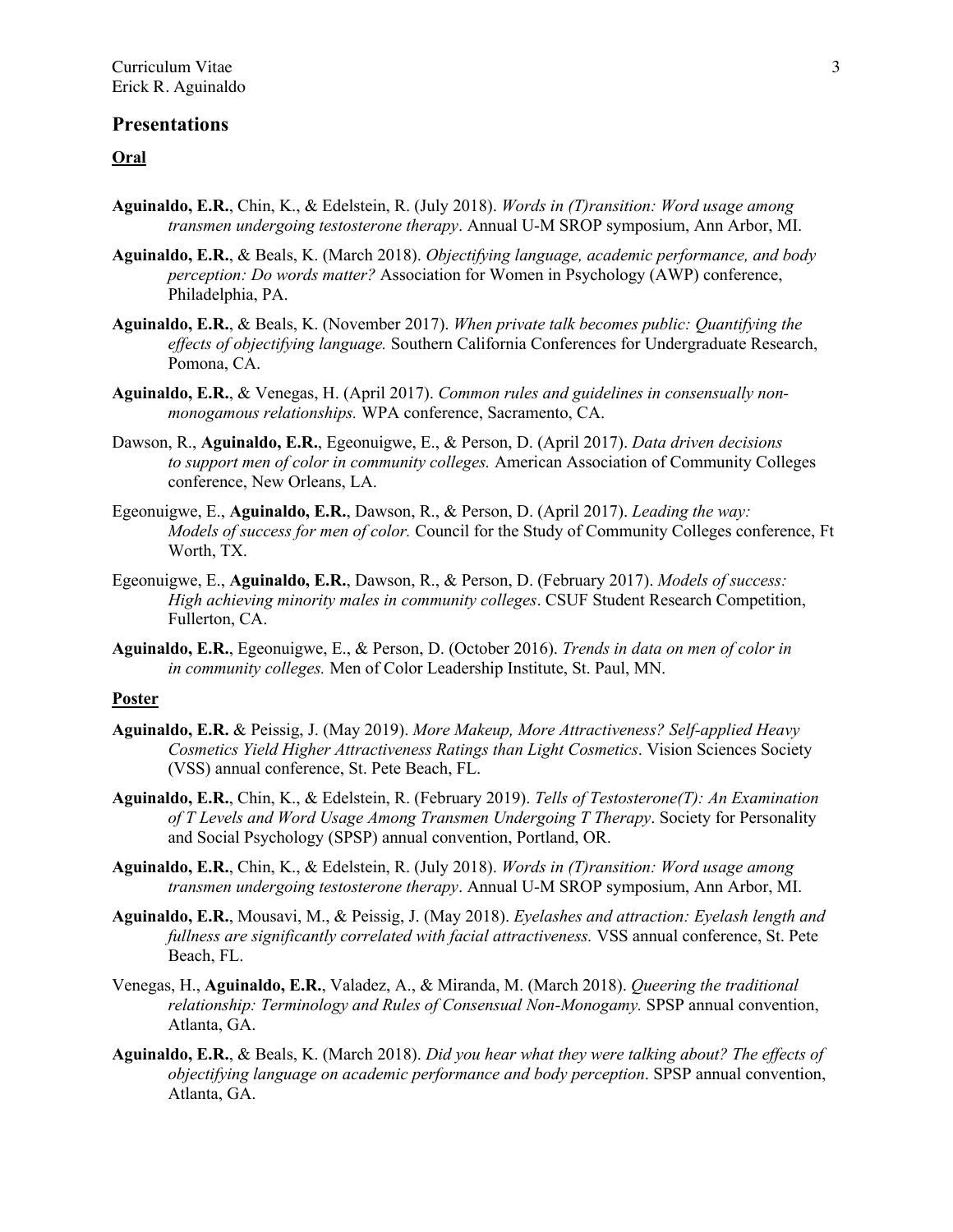- **Aguinaldo, E.R.**, & Beals, K. (October 2017). *Sex sells, but how does it sound: The interaction between sexual objectification and academic performance.* Society for the Advancement of Chicanos/Hispanics and Native Americans in Science (SACNAS) National Diversity in STEM Conference, Salt Lake City, UT.
- Espinoza, E., **Aguinaldo, E.R.**, Sanchez, P., Lazaro, M., & Morrison, C. (August 2017). *The influence of political correctness and social dominance orientation (SDO) on sentencing for cases involving police brutality*. CSU Summer Symposium and Graduate Program Fair at UCLA, Los Angeles, CA.
- Espinoza, E., **Aguinaldo, E.R.**, Sanchez, P., Lazaro, M., & Morrison, C. (August 2017). *Juror decisions on police brutality cases: Influences of political correctness and social dominance orientation*. Annual CSUF Science, Technology, Engineering, and Math Summer Research Symposium, Fullerton, CA.
- Espinoza, E., Sanchez, P., **Aguinaldo, E.R.**, Lazaro, M., & Morrison, C. (April 2017). *Juror political correctness and level of SDO for cases involving police brutality: Does race of officer and victim matter?* WPA conference, Sacramento, CA.
- Ignacio, D.A., Naji, D., **Aguinaldo, E.R.**, Barajas, R., & Kazemian, S. (April 2017). *Attenuating attention bias to threat with musical expectations.* WPA conference, Sacramento, CA.
- **Aguinaldo, E.R.**, Dawson, R., Egeonuigwe, E., & Person, D. (February 2017). *Stories of success: An alternative perspective on male students of color.* CSUF Educational Research Symposium, Fullerton, CA.
- Ignacio, D.A., **Aguinaldo, E.R.**, & Hanhel, R. (April 2016). *The effects of musical expectations on the processing of affective facial expressions.* Western Psychological Association conference, Long Beach, CA.

#### **Invited Talks & Panels**

- **Aguinaldo, E.R.** (September 2018). *Designing and presenting an effective poster.* CSUF MARC Scholars meeting, Fullerton, CA.
- **Aguinaldo, E.R.**, Carsey, T., & Dawson, R. (August 2017). *Personal and professional transformation: Alumni voices on the benefits of working at the Center for Research on Educational Access and Leadership.* C-REAL Summer Retreat, Downey, CA.
- Thacker Thomas, D., & **Aguinaldo, E.R.** (July 2017). *Conference travel and presentations*. CSUF McNair Scholars meeting, Fullerton, CA.
- **Aguinaldo, E.R.**, Flores, I., & Tran, M. (April 2017). *Undergraduate student and McNair scholar experiences.* Mt. San Antonio College CSUF campus visit, Fullerton, CA.
- **Aguinaldo, E.R.**, Armenta, A., Boykin, S., & Aguirre, K. (September 2016). *The benefits of undergraduate research.* Latino Student Psychological Association meeting, CSUF, Fullerton, CA.
- **Aguinaldo, E.R.**, & Mendez, A. (August 2016). *Practicing mindfulness*. St. Jude's Survivors of Traumatic Brain Injury meeting, Fullerton, CA.
- Ignacio, D., **Aguinaldo, E.R.**, Barajas, R., Brandt, T., Kazemian, S. (August 2016). *Diet and nutrition tips for patients with Huntington's Disease.* Huntington's Disease Society of America meeting, Santa Ana, CA.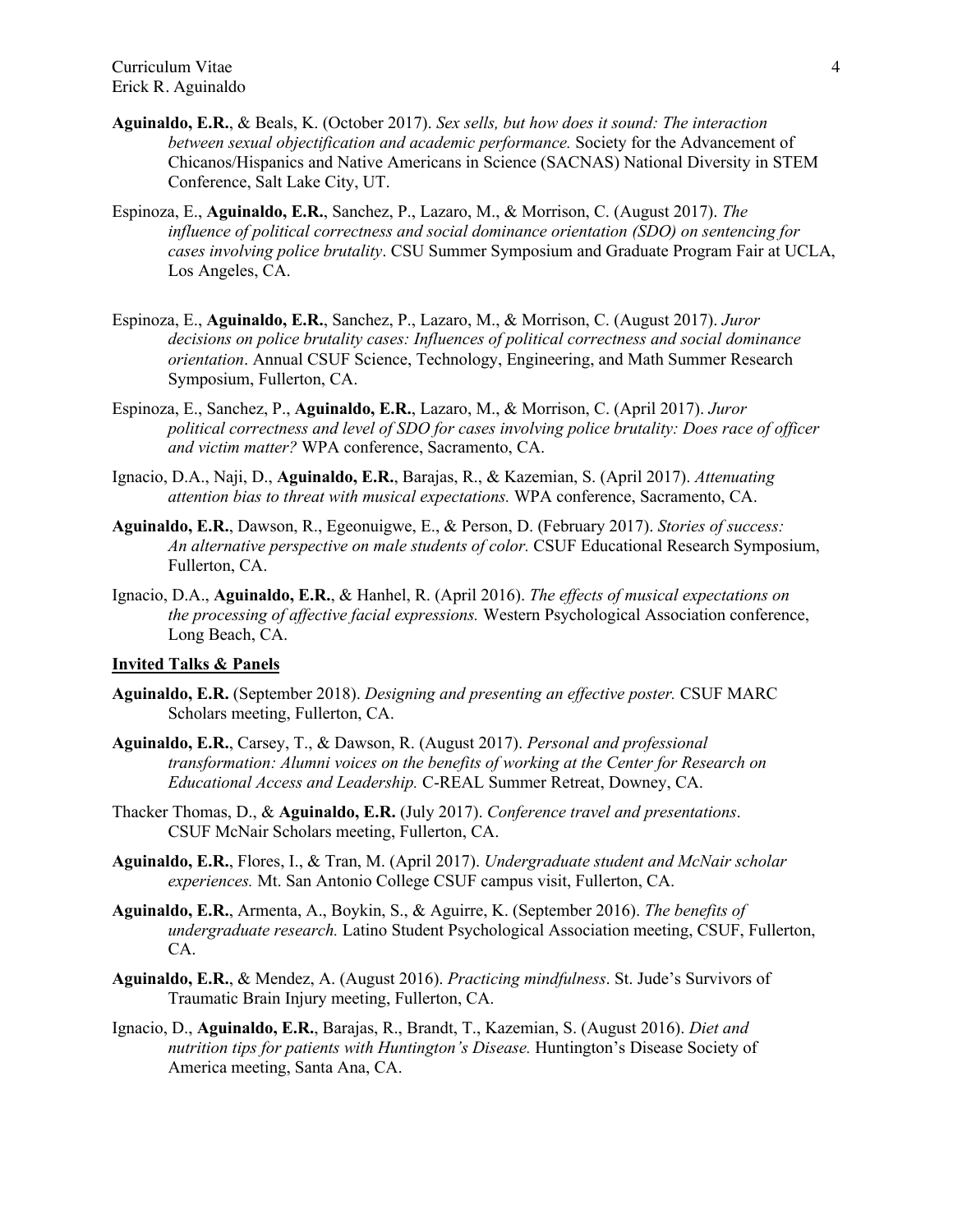Ignacio, D., **Aguinaldo, E.R.**, Barajas, R., & Mendez, A. (June 2016). *Assistive technology for patients with Huntington's Disease.* Huntington's Disease Society of America meeting, Irvine, CA.

# **Professional Experience**

#### Jun 2016 – **Center for Research on Educational Access and Leadership**

Jun 2017 **(C-REAL**); ed.fullerton.edu/c-real/ *Research Assistant*  Director: Dr. Dawn Person, Professor of Educational Leadership, CSUF

## **Projects**

### **The Men of Color Leadership Institute (MOCLI)**

*Project Lead*

- Administered in-person surveys and facilitated focus groups at the  $5<sup>th</sup>$  annual MOCLI conference
- Merged and analyzed five years of data from the MOCLI (205 participants) using SPSS and crude analysis
- Compiled findings, background literature, and implications into an annual report and presented at several conferences (see Presentations)

### **The Male Minority Initiative**

*Co-lead* 

- Assisted in beginning a database of male minorities at the community collegelevel nationwide by creating and administering surveys via Qualtrics to 15 different community colleges
- Merged and analyzed data from the database and the MOCLI (405 participants) using SPSS
- Compiled findings, background literature, and implications for presentation at several conferences (see Presentations)

### **African American Male Education Network and Development (A2MEND)** *Co-lead*

- Collected evaluation data on student and faculty workshops at the  $10<sup>th</sup>$  annual A2MEND conference
- Analyzed evaluation data using SPSS and assisted in compiling findings into an annual report

## **High School Equivalency Program**

*Contributor*

- Facilitated focus groups in Spanish for several groups of participants at different program locations
- Conducted crude analyses on qualitative data and translated Spanish qualitative data into English

# **National Resource Center for Asian Languages**

*Contributor*

- Facilitated survey data collection among elementary school students
- Entered, analyzed, and created figures for quantitative data
- Contributed to the preparation of the program's findings for presentation at the American Educational Research Association conference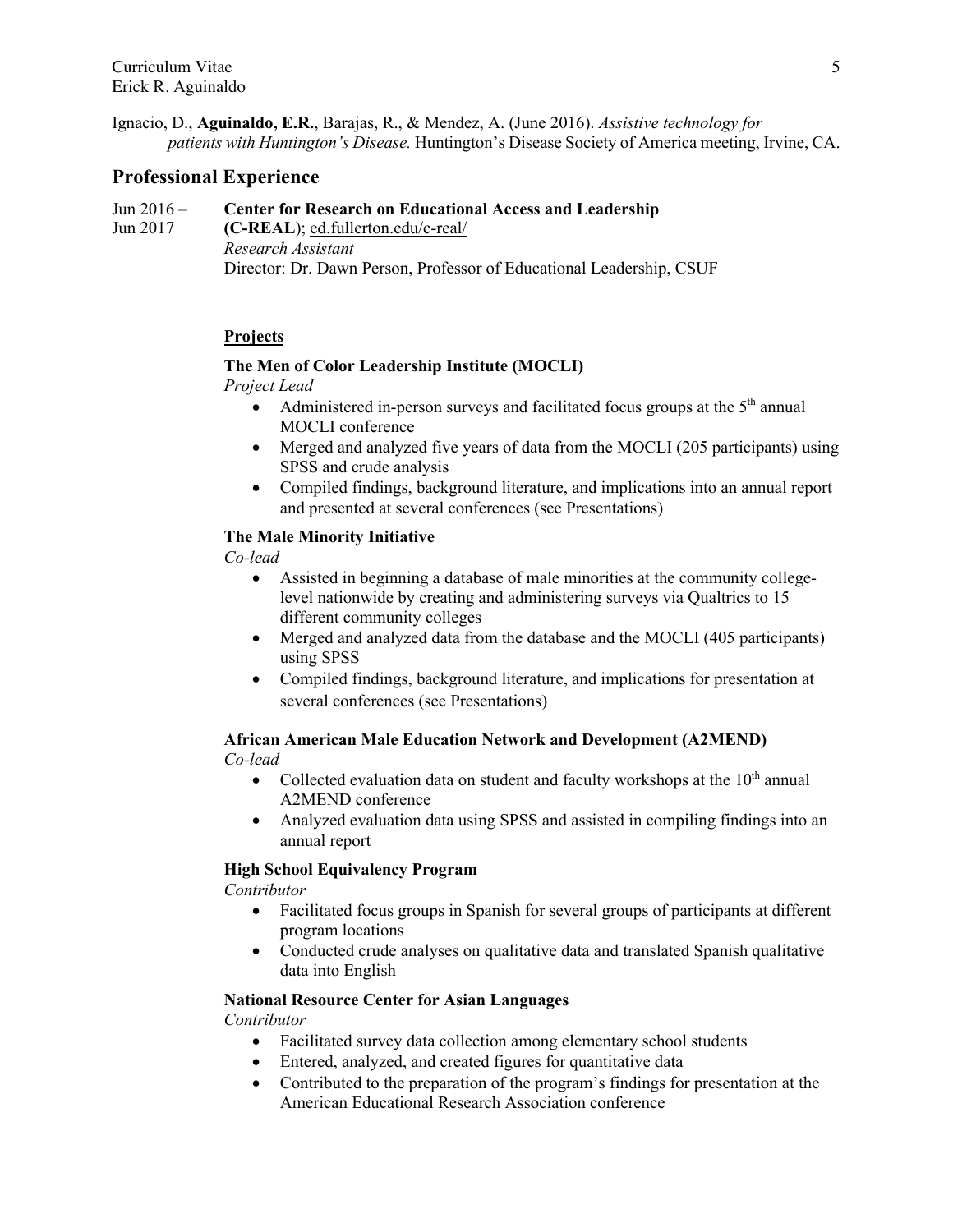# **Gaining Early Awareness and Readiness for Undergraduate Programs**

- *Contributor*
	- Assisted in creating Spanish translations for student surveys
	- Collected, entered, and analyzed quantitative and qualitative data for the program

# **Technical Skills**

Novice in:

- Computer languages: Python, C++
- Software: Dedoose, PsychoPy, SuperLab, Adobe Photoshop

Mastery in:

- Languages: Spanish (verbal)
- Computer languages: R
- Statistical software: Microsoft Excel, SPSS
- Survey generators: Qualtrics

# **Teaching Experience**

# Fall 2018 **Advanced Statistics in Psychology**

*Teaching Assistant*

Professor: Dr. Kathleen Preston, CSUF

- Graded homework assignments
- Assisted students in conducting analyses in R through email correspondence and in-person meetings

#### Fall 2016 **Elementary Statistics in Psychology** *Teaching Assistant*

Professor: Dr. Kathleen Preston, CSUF

- Graded homework assignments
- Assisted students in conducting analyses in SPSS for the laboratory section of the course

# Fall 2016 **Research Methods in Psychology**

*Teaching Assistant*

Professor: Dr. Russ Espinoza, CSUF

- Held weekly office hours and provided flexible meeting times for students
- Provided academic guidance and support for students pursuing careers or graduate school in psychology
- Graded homework assignments and held review sessions for exams

# **Honors & Awards**

## **Department of Psychology, CSUF**

| 2019 | Outstanding Undergraduate Award   \$200 |  |
|------|-----------------------------------------|--|
|      |                                         |  |

- 2019 Professor Loh Seng Tsai Memorial Scholarship | \$300
- 2019 Commencement Speaker
- 2017 2019 Travel Grant
- 2018 JoAnn Brannock Travel Award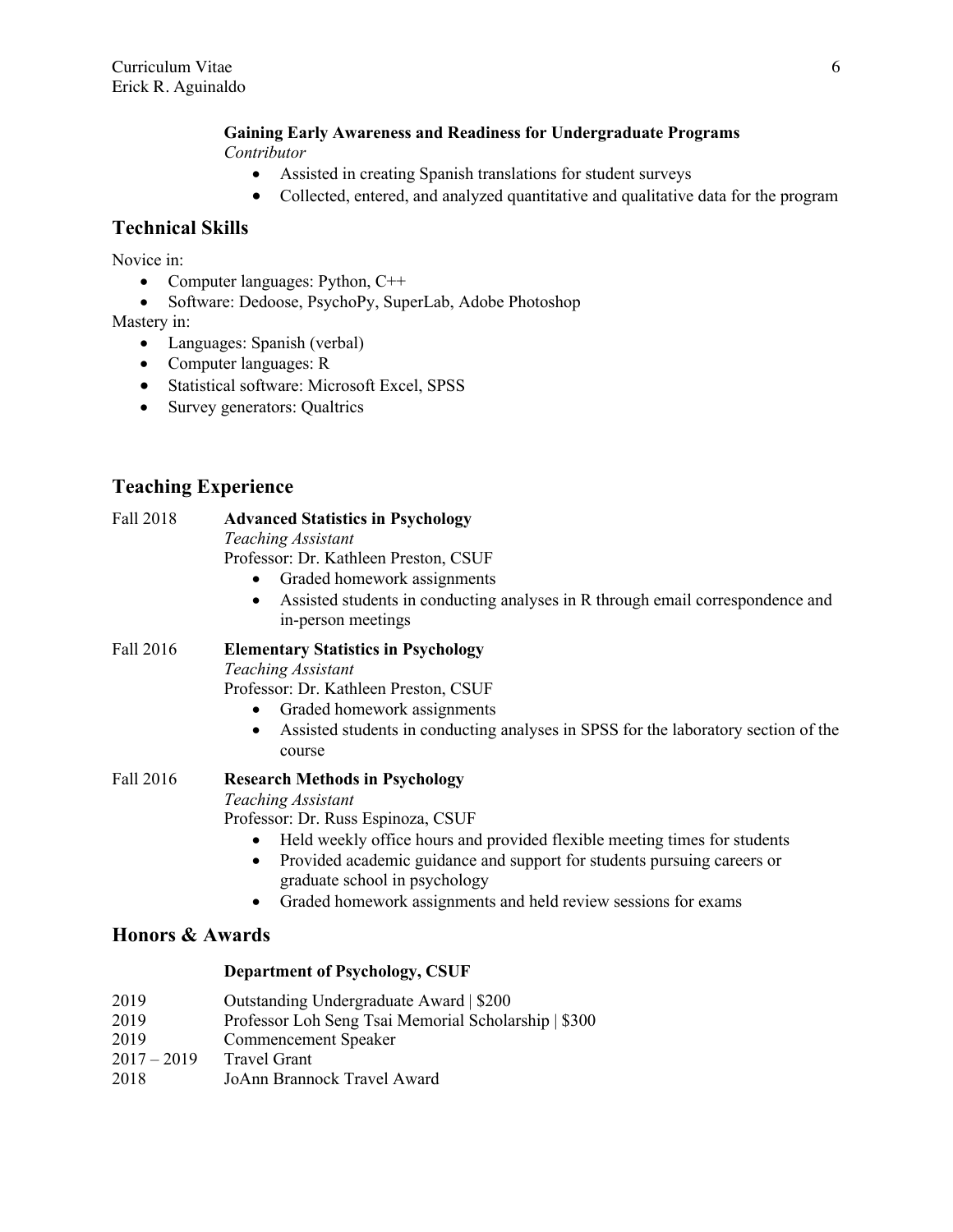## **Department of Women and Gender Studies, CSUF**

- 2019 Valedictorian | \$300
- 2019 Commencement Speaker

### **Academic Honors**

- 2017 2019 MARC Scholar, CSUF
- 2016 2019 Ronald E. McNair Post-Baccalaureate Achievement Program Scholar, CSUF
- 2018 U-M Summer Research Opportunity Program Scholar
- 2014 2018 Dean's Honors List, CSUF
- 2016 Psi Chi, The International Honor Society in Psychology
- 2015 2016 Ronald E. McNair Preparatory Academy Scholar, CSUF

# **Academic Program & Conference Awards**

| 2019 | Outstanding MARC Scholar Award   \$250 |
|------|----------------------------------------|
|------|----------------------------------------|

- 2019 SPSP Diversity Undergraduate Registration Award
- 2017 SACNAS Outstanding Undergraduate Poster Award for the Social Sciences at the National Diversity in STEM Conference in Salt Lake City, UT
- 2017 SACNAS Travel Award for the National Diversity in STEM Conference in Salt Lake City, UT

# **Academic Affiliations & Memberships**

| $2014 - 2019$ | Psychology Department Student Association, CSUF                       |
|---------------|-----------------------------------------------------------------------|
| $2014 - 2019$ | The Pi Kappa Alpha Fraternity, CSUF                                   |
| $2018 - 2019$ | SPSP, Student Member                                                  |
| 2018          | American Psychological Association (APA), Student Member              |
| 2018          | VSS, Student Member                                                   |
| 2018          | AWP, Student Member                                                   |
| $2017 - 2018$ | <b>SACNAS, Student Member</b>                                         |
| 2017          | APA, Psychology Centralized Application Service Advisory Panel Member |
| $2015 - 2017$ | WPA, Student Member                                                   |

# **Volunteer Experience & Leadership**

| Fall 2018     | Southern California Forum for Diversity in Graduate Education, San Diego, CA<br>Tabled for U-M SROP sharing personal experience in the program as well as<br>$\bullet$<br>information on U-M's Department of Psychology with prospective students                                                                                                                                                                      |
|---------------|------------------------------------------------------------------------------------------------------------------------------------------------------------------------------------------------------------------------------------------------------------------------------------------------------------------------------------------------------------------------------------------------------------------------|
| Spring $2018$ | Titan Scholars Program (TSP) Peer Mentor, CSUF<br>TSP provides CSUF transfer students with opportunity to develop their academic<br>$\bullet$<br>skills, become more socially integrated on campus, engage in professional<br>development and learn more about research and graduate school<br>Met regularly with mentee to provide guidance on academic and professional<br>$\bullet$<br>success, and navigating CSUF |
| Spring $2018$ | Kindercaminata, Fullerton, CA<br>Helped teach kindergarteners about the different parts of the brain through songs<br>and an interactive activity                                                                                                                                                                                                                                                                      |
| Fall 2017     | McNair Scholars Peer Mentor, CSUF<br>Supported incoming McNair Scholar in beginning research, communicating with<br>faculty, and preparing for graduate school                                                                                                                                                                                                                                                         |